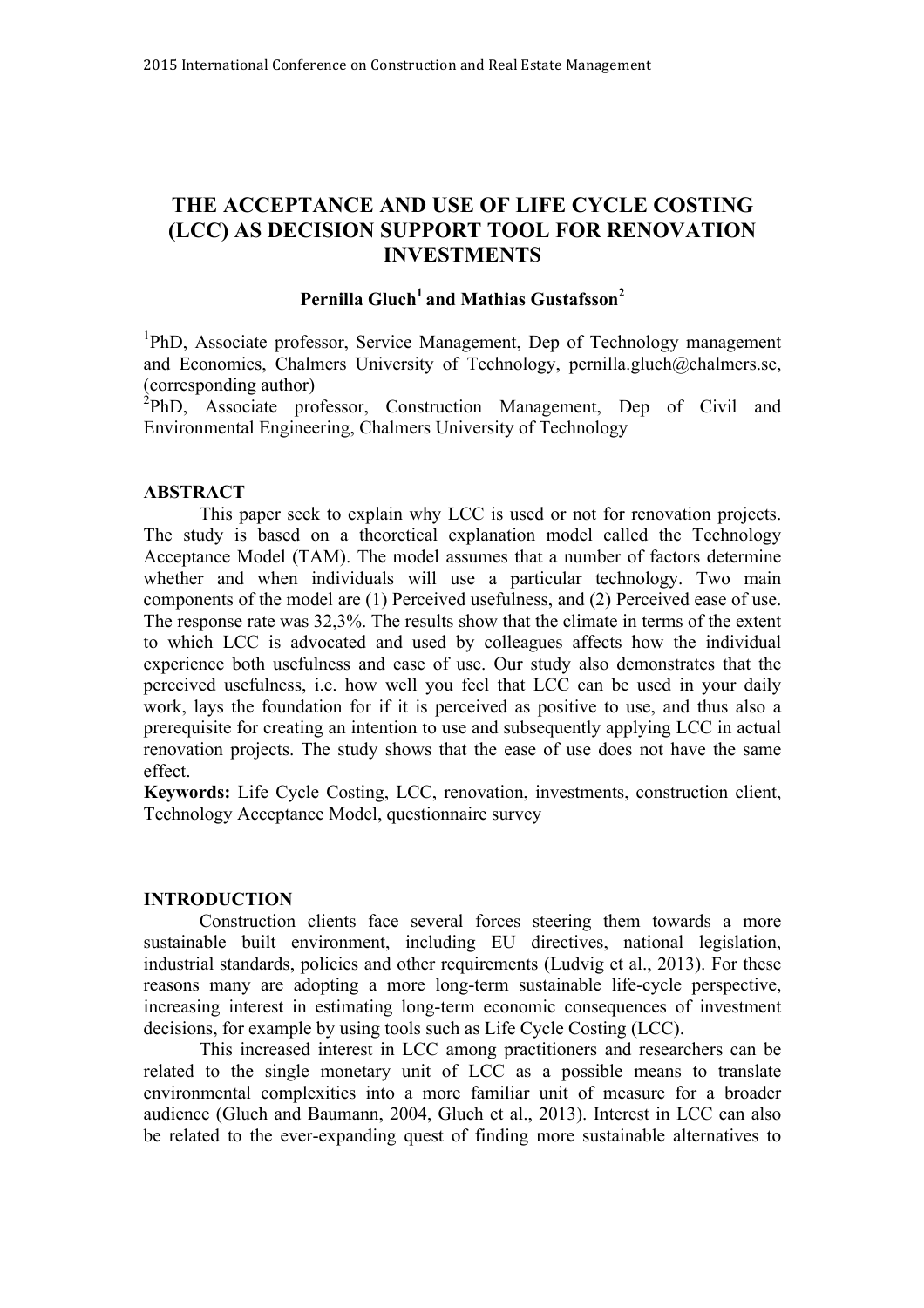meet the significant increasing need to renovate an aging building stock (cf. Olubodun et al., 2010, Filipsson et al., 2013, Korpi and Ala-Risku, 2008, Ludvig et al., 2010). These trends have led to a revival of LCC and a large increase in publications on the topic over the decade (Goh and Sun, 2015). However, a majority of research on LCC concerns tool modeling and development and surprisingly few studies pay interest into how practitioners perceive the usefulness of the tools developed. Thus, it seems the actual use of tools is taken for granted due to the actual development of models and tools.

The aim of the present paper is therefore to increase understanding of why decision makers' use LCC in construction client companies/organizations for decisions involving sustainability and energy efficiency issues. This paper is based on a questionnaire. In the questionnaire scale items measuring central concepts of the technology acceptance model (TAM) model was used. This paper highlights what explains the extent to which LCC is used. Such knowledge can be used in order to create conditions for an extended use.

## **THE TECHNOLOGY ACCEPTANCE MODEL (TAM)**

The Technology Acceptance Model (TAM) (Davis, 1989) has previously been used to explain the acceptance and use of various types of technical systems and applications. The model is an adaption of the theory of reasoned action (TRA) proposed by Ajzen and Fishbein (1980), which seek to explain and predict behaviors of people in specific situations. The model has been widely tested and used in various types of contexts, such as office tools, software tools and business application tools, and for various types of technological systems and applications, such as electronic mail, world wide web, voice mail, and production control tools (see review in Legris et al., 2003).

TAM suggests that when users are presented with for them a new technology and/or application, a number of factors influence their decision about whether they will use it. The model assumes that a number of factors determine whether and when individuals will use a particular application. Two main components of the model are (1) Perceived usefulness - to what extent the use of a given system is perceived to improve how work is performed, and (2) Perceived ease of use - to what extent the use of a given system is perceived as easy and effort free to use. The extent to which these two factors are perceived in turn depends on external impact variables concerning the extent to which there are requirements or preferences that the new application will be used and the extent to which colleagues and others in the industry use the technology/application. Perceived usefulness and perceived ease of use are factors which in turn is assumed to influence the attitude towards usage. However, just an attitude is not sufficient to predict behavior (Ajzen and Fishbein, 1980), i.e. use, it also requires an intention to use the specific technology. The degree of positive attitude towards using the technology is assumed to influence the extent to which an intention is created. In a final step this assumed intention affects the degree of actual use of a technology.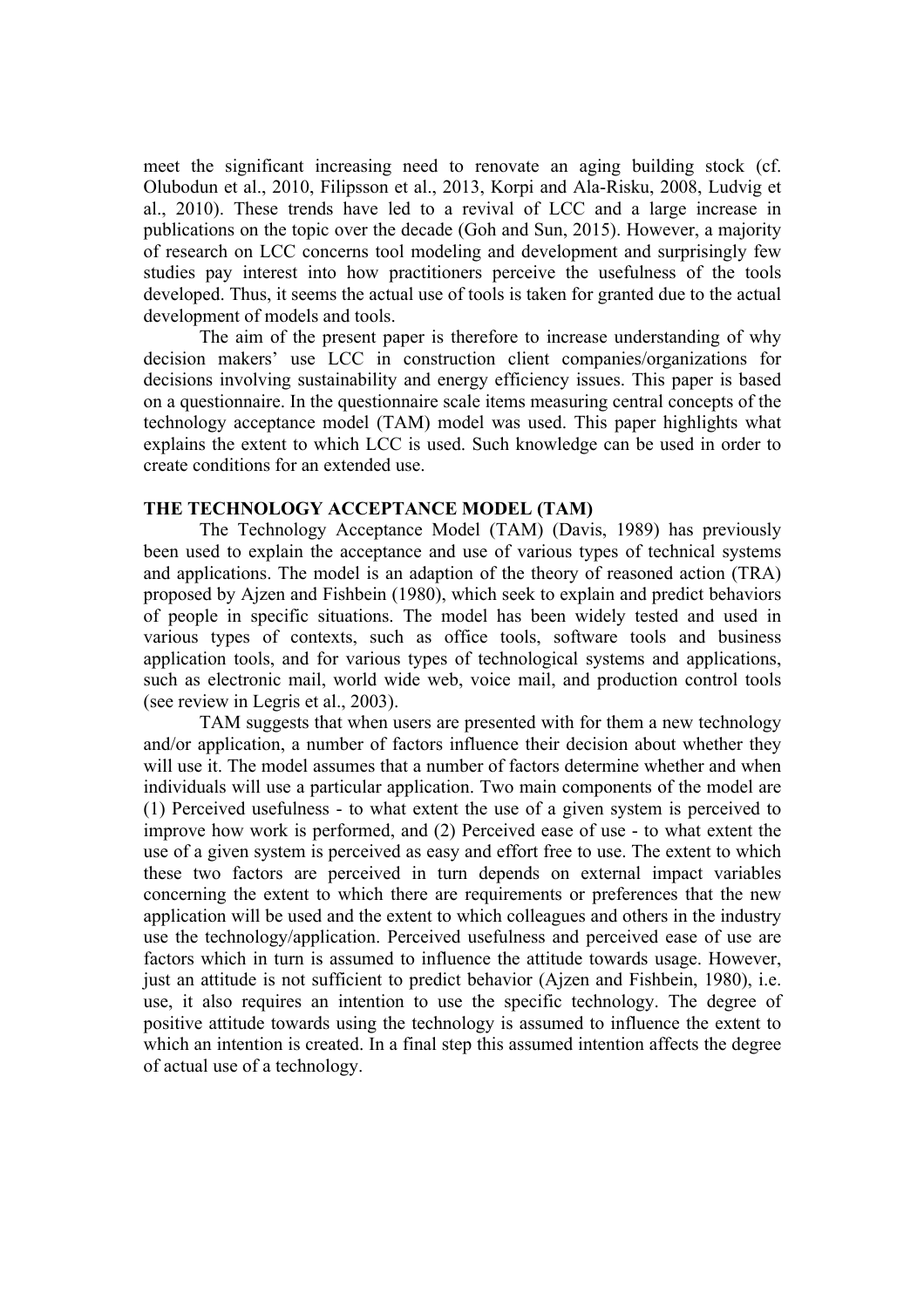#### **METHOD**

To obtain as broad a representation of LCC use and experience as possible, a questionnaire was sent to individuals working in 99 different Swedish companies/organisations that own and/or manage properties on a long-term basis (state, municipal, and private). The individuals were chosen based on their likely involvement in decisions about building renovation and thus assumed to be in position to influence their company's long-term environmental and economic sustainability. These were specialized energy strategists, CEOs, division managers, property/facility managers, technical development managers, construction project managers, or sustainability and environmental managers, depending on their organizational structure. Data was collected in September-November 2013. The questionnaire and two reminders were sent by e-mail using the SurveyMonkev<sup>TM</sup> online software. Responses were obtained from 70 respondents of a sample of 217 individuals, for a 32,3% response rate.

In order to test the TAM model the questionnaire was designed so that indicators of the TAM factors were included. Then index variables (mean values of these indicators) were created. To test to what extent the TAM model can predict the use of LCC, a number of regression analyzes of survey data was conducted. The analysis was conducted in SPSS software for statistical analysis.

#### **RESULTS**

#### **Use of LCC in renovation projects**

With its 40 year-old history it can be discussed whether LCC should be seen as a new tool for the industry or not. However, although LCC has been around for many years the increased emphasis on sustainability has led to a revival of the tool in a new context and 72% of our respondents indicate that LCC has been used or discussed within the organization only within the past 5 years.

| LUU has been used to support decisi |        |  |
|-------------------------------------|--------|--|
| Percentage of                       | Answer |  |
| projects                            | $\%$   |  |
|                                     | 5      |  |
| $1 - 25$                            | 38     |  |
| 26-50                               | 24     |  |
| 51-75                               | 17     |  |
| 76-99                               | 12     |  |
| 100                                 |        |  |

#### **Table 1. Estimated share of renovation projects were LCC has been used to support decisions**

When it comes to the number of renovation projects where LCC calculations were used as part of the decision-making basis, respondents answered across the entire scale (Table 1). 38% answered that LCC calculations are done in less than 25% of the projects. Twenty-four percent report more than 25% but less than 50%. 33% indicate that in more than 50% of projects, they have used LCC. To this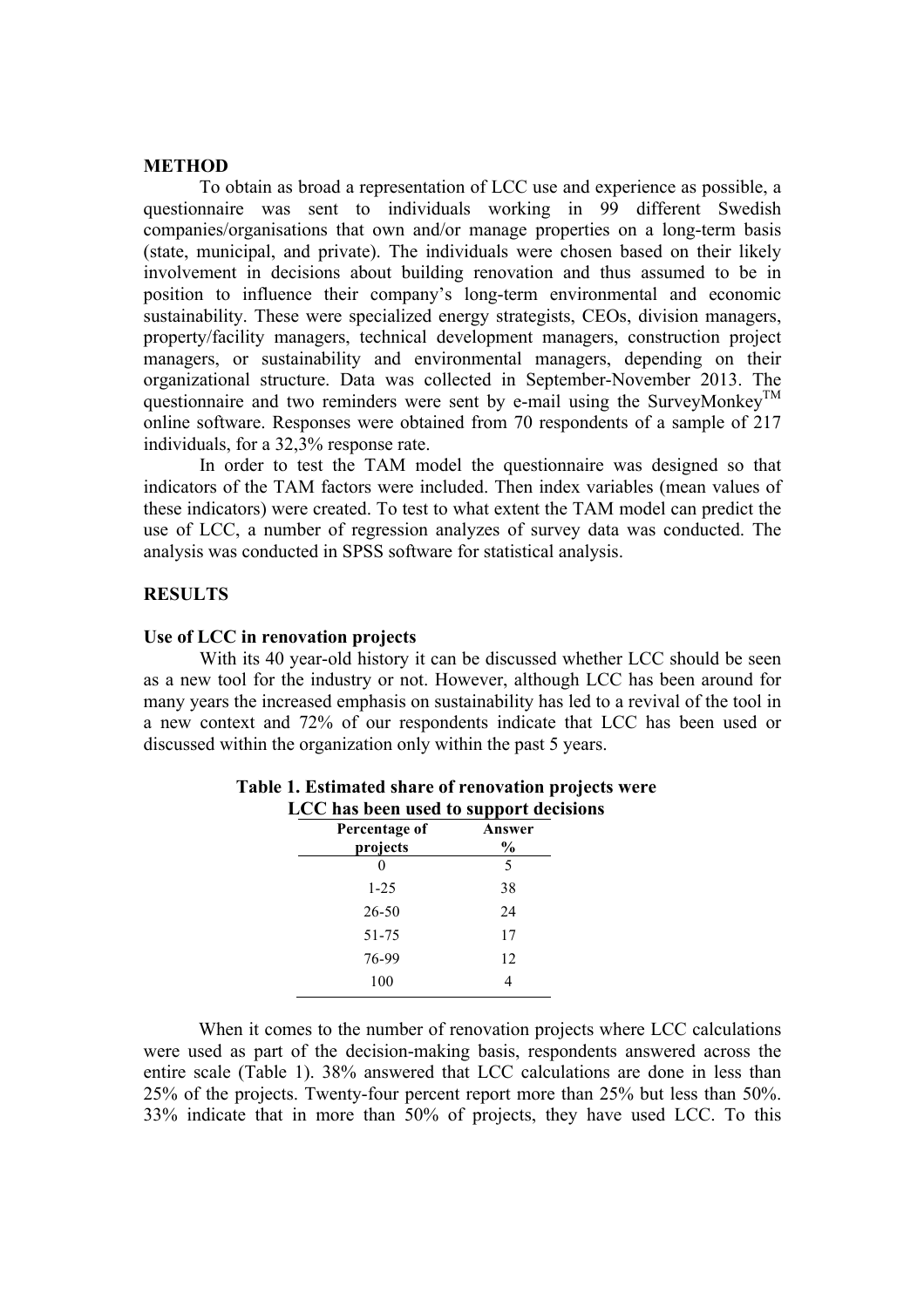question, 5 % of respondents' state they do not calculate LCC in any construction project at all.

#### **Environmental influences - external impact variables**

Individuals use different types of tools often due to an external demand. The extent of requirements or preferences for using LCC and the extent to which colleagues and others in the industry uses the LCC was investigated. As Table 2 shows, there is no external impact variable that stands out as extraordinary in terms of driving the use of LCC in a renovation context. The results however indicate that it is partly driven by external requirements and that the organization and/or management advocate the use of LCC. There also seems to be a driving effect that other colleagues and others in the industry use LCC. There are individual variations within the results but in terms of mean value the influence from external impact variables are moderate.

| <b>Statements</b>                             | Mean |
|-----------------------------------------------|------|
| The organization advocates the use of LCC     | 3,9  |
| My colleagues believe that LCC is a good tool | 3,8  |
| Many within the industry use LCC              | 3,6  |
| It is a requirement to use LCC                | 3,5  |
| My managers think I should use LCC            | 3,4  |
| Many others within the company use LCC        | 3,0  |
| People that use LCC have higher status        | 2,1  |

**Table 2 . External impact variables that influence why LCC is used or not. The scale runs from 1 (strongly disagree) to 6 (strongly agree).**

#### **Perceived usefulness**

The respondents were asked to indicate how they feel about different statements related to the usefulness of conducting an LCC in their daily work. From the results presented in Table 3 we can see that it is perceived to be quite good conditions for the use of LCC. Lack of resources in terms of finance, time and knowledge, often highlighted as obstacles for a wider use of technology, seem not be perceived as a major problem. The actual terminology and apparatus of LCC is at least partly considered as consistent and familiar for many of the respondents. The respondents also indicate that the idea of LCC lies at least partly in line with how they normally work. LCC is also considered to be sufficiently flexible and adaptable. In addition, LCC is also perceived to make it easier to identify key information needed when making decisions on renovation of buildings and properties. The one thing that seems to be problematic in relation to LCC's usefulness is lack of clear guidelines and expertise to consult on LCC.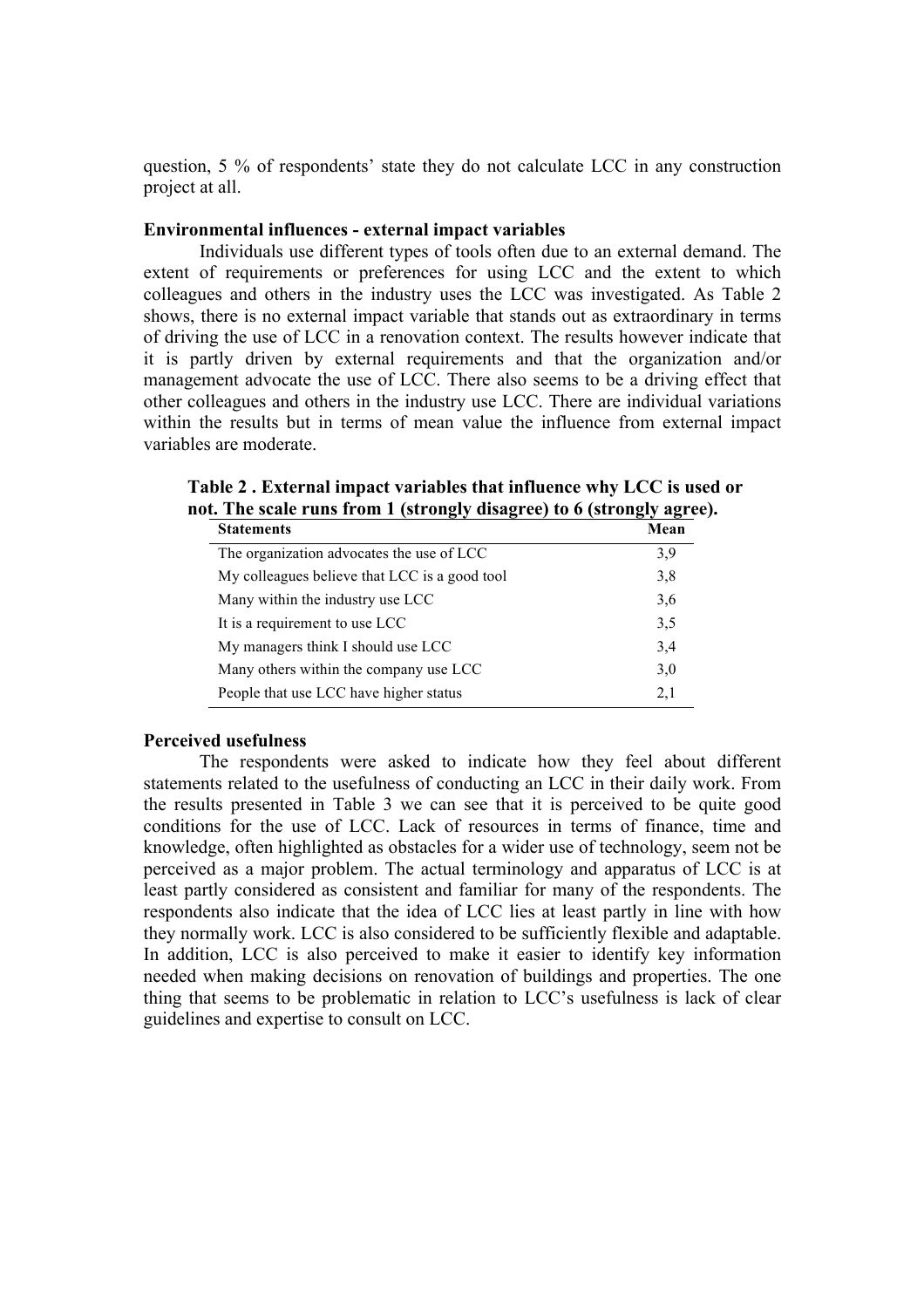| <b>Statements</b>                                                                      | Mean |
|----------------------------------------------------------------------------------------|------|
| Lack of cooperation between involved parties makes LCC difficult                       | 2,6  |
| It is too expensive to do an LCC                                                       | 2,1  |
| It takes too much time to do an LCC                                                    | 2,3  |
| I make mistakes doing an LCC                                                           | 2,2  |
| Conducting an LCC creates frustration                                                  | 2,0  |
| Use of LCC counteract with how I normally work                                         | 2,1  |
| I have got profound guidance on how to do an LCC                                       | 3,1  |
| There are guidelines available on how to do an LCC                                     | 2,7  |
| We have an LCC expert I can get advice from                                            | 2,6  |
| In respect of resources, knowledge and possibilities it is easy for me<br>to do an LCC | 3,6  |
| I have enough knowledge to do an LCC                                                   | 3,5  |
| I have necessary resources to do an LCC calculation                                    | 3,5  |
| I can adjust LCC so it serves the purpose I am interested in                           | 3,4  |
| There are several different ways to conduct an LCC (flexibility)                       | 4,2  |
| LCC makes it easier to identify key information                                        | 3,8  |
| I do not have to adjust my way of working to do an LCC                                 | 3,6  |
| The terminology in LCC is consistent                                                   | 3,9  |
| The terminology in LCC is familiar to me                                               | 4,1  |

**Table 3. Perceived usefulness of LCC. (The scale ranges from 1 (strongly disagree) to 6 (strongly agree)).**

#### **Ease of use**

How easy it is perceived to use a certain type of tool often influences whether it is used or not. Table 4 indicates that LCC seems to be neither difficult nor easy to use. The responses align fairly well with the responses stated regarding the conditions users have to use LCC in their daily work, i.e. perceived usefulness.

| <b>Statements</b>                                            | Mean |
|--------------------------------------------------------------|------|
| LCC differs from other investment calculus tools I have used | 2,8  |
| LCC does not look like other tools I have worked with        | 2,6  |
| Using LCC is a new experience for me                         | 2,8  |
| It is easy to use LCC in a way I need it for                 | 3,7  |
| To become a skilled LCC user is easy                         | 3,1  |
| To learn how to use LCC is easy                              | 3,5  |

**Table 4. How easy it is to use LCC. (The scale ranges from 1 (strongly disagree) to 6 (strongly agree)).**

#### **Attitudes towards LCC**

The results show that there seems to be a generally positive attitude about LCC (Table 5). The respondents especially agree regarding the statement that they like the actual idea of LCC and that LCC is representing something good.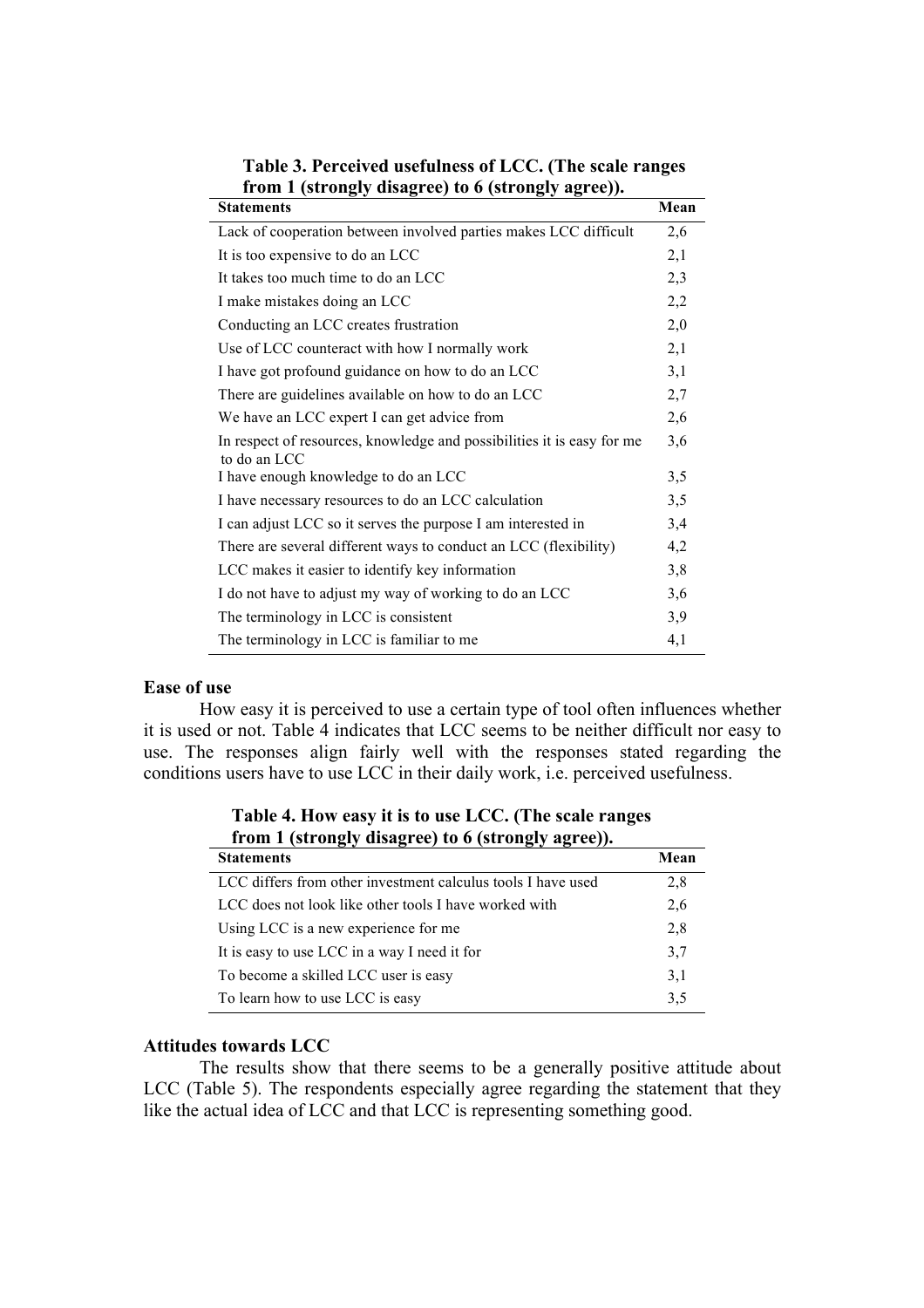| <b>Statements</b>                                         | Mean |
|-----------------------------------------------------------|------|
| LCC is good in some projects but not the ones I work with | 2,3  |
| Input data for LCC calculations are unreliable.           | 2,9  |
| Input data for LCC calculations are missing               | 2,8  |
| LCC is unusable                                           | 1,6  |
| I like the idea of LCC                                    | 4,5  |
| LCC is good                                               | 4,6  |
| Calculating LCC gives me increased control                | 4,2  |
| LCC is a suitable tool for doing my job                   | 4,2  |
| LCC contributes with relevant information                 | 4,2  |
| LCC provides information when I need it                   | 4,0  |
| LCC gives thorough information                            | 4,0  |
| LCC gives accurate information                            | 3,9  |

**Table 5. Attitudes regarding LCC and results of LCC calculations. (The scale ranges from 1 (strongly disagree) to 6 (strongly agree)).**

#### **Intentions to use LCC**

The results indicate that there seem to be fairly good conditions for a more widely spread use of LCC in renovation projects, both regarding the users qualifications and the LCC tool in itself. However, according to theory it is not enough with positive attitudes towards a tool there must also be clear intentions to use the tool as well. Table 6 presents results on the intention to use LCC in actual renovation projects. Here we can see a rather varying view. Twenty-seven percent of the respondents fully or highly agree regarding the claim that they will use LCC regularly in their work. Twenty-three percent state that they will not at all or scarcely use LCC in their daily work.

**Table 6. Respondents' intention to use LCC in their daily work.** 

#### **ANALYSIS**

Regression analysis was used to investigate the relationship between external impact variables, usefulness, ease of use, attitudes towards LCC and the intention to use LCC. In Figure 2 the results from the regression analysis are presented. External impact variables are found to explain 27 % of the variation in perceived usefulness and 12 % of the variation in perceived ease of use. Looking at mean values, external impact variables in general are moderately influential regarding whether LCC is used or not (Figure 1), but in terms of the relationship between external impact variables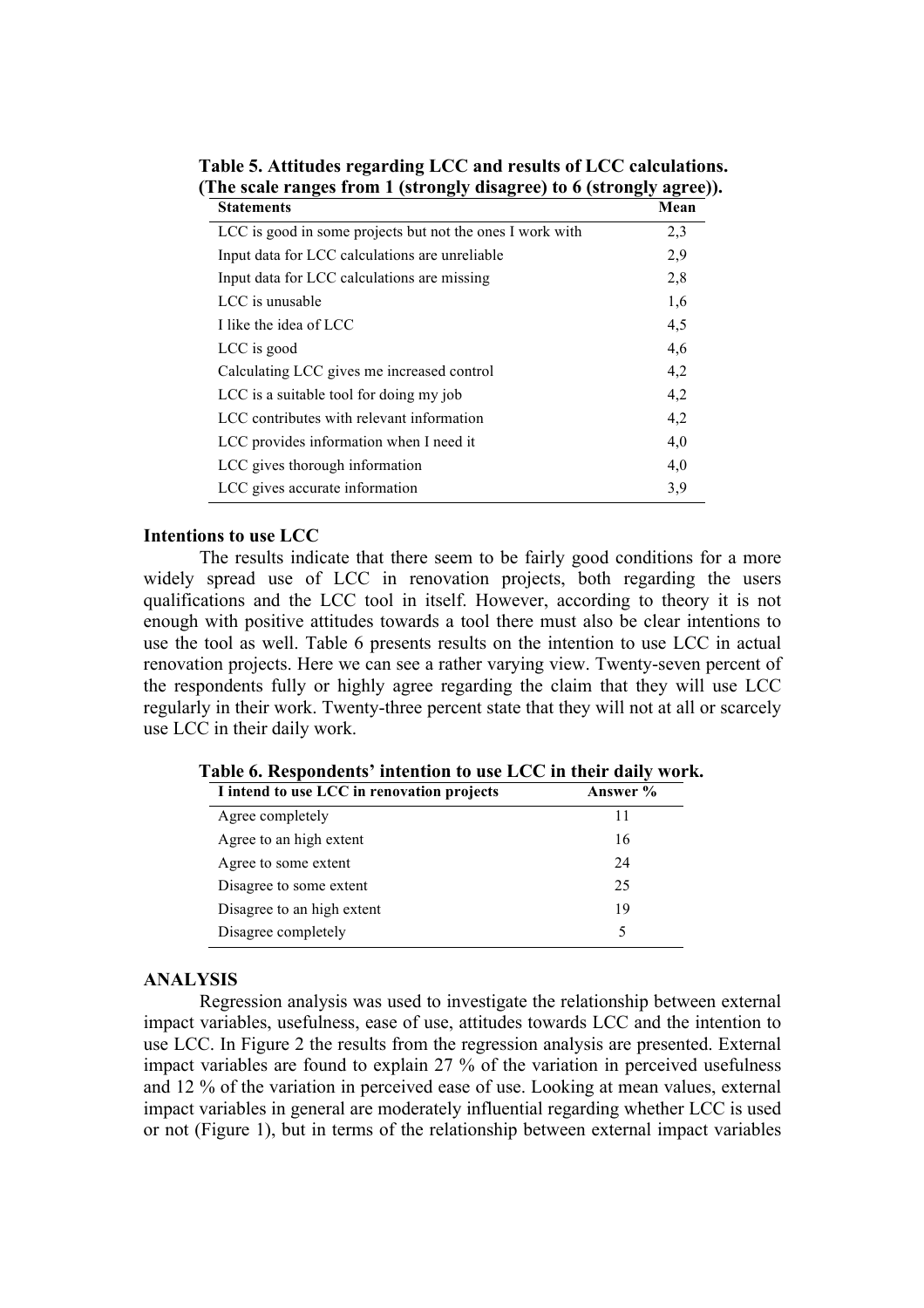and perceived usefulness and ease of use the analysis indicates that a higher degree of external impact the more useful and user-friendly is LCC considered to be. It can therefore be concluded that external influences have effect.

It has already been noted that there is a generally positive attitude to the use of LCC in the renovation of properties and buildings (see Table 5). In accordance with the TAM model, the relation between usability, ease of use and attitude to LCC was examined. Here it can be concluded that only perceived usefulness explains any variation in attitude towards LCC use. Thus, it seems that perceived ease of use does not affect the attitude towards usage of LCC. Attitudes towards LCC were found to explain 29% of the variation in the intention to use LCC, which in turn explain 35 % of the variation in the use of the LCC. The results thus confirm the model's assumption that the higher intentions of use, the higher the degree of use.



**Figure 2. TAM to predict the use of LCC.1**

# **CONCLUSIONS**

 

The results show that TAM can be used to describe and understand factors that influence the use of LCC in renovation of buildings. From this study the following conclusions are drawn:

- Increased external impact have an effect on perceived usefulness and ease of use
- If LCC should be used for renovation of buildings it is important that the perceived usefulness of LCC is high
- The corporate climate in terms of the extent to which LCC is advocated and used by others affects how individuals experience both usefulness and ease of use.
- Perceived usefulness is a prerequisite for creating an intention to use LCC and subsequently applying LCC in the renovation of buildings.

<sup>&</sup>lt;sup>1</sup> α (Cronbach's alpha) is a measure of internal consistency among items compromising a factor. Values over .78 are considered acceptable.

 $R^2$  (regression coefficient) is a measure of how much the variation an independent variable explains in a dependent variable.

b (beta coefficient) indicates whether an variable has a positive or negative effect on the dependent variable and the extent of this impact.